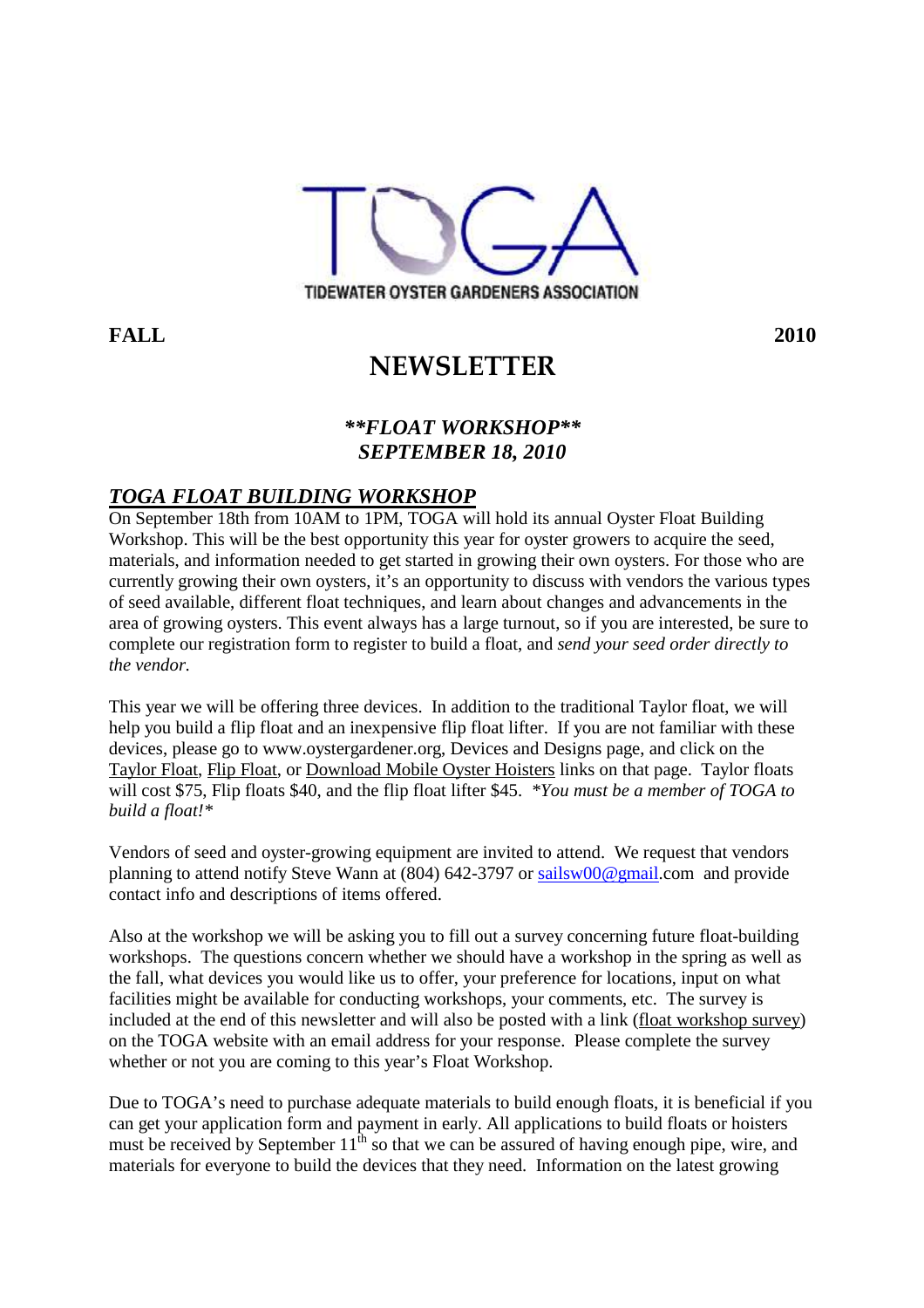techniques and the various types of seed will also be available, along with "expert" advice. Everything you need to start growing your own oysters will be available, so be sure to join us on September  $18<sup>th</sup>$ . As usual, this event will take place at the Virginia Institute of Marine Science (VIMS), Gloucester Point, at their hatchery under the Coleman Bridge. For further information call Steve Wann, (804) 642-3797. Steve can also be reached at sailsw00@gmail.com.



## *MASTER OYSTER GARDENER REFRESHER COURSE UPDATE*

This year's MOG update was, as usual, a huge success. There were twenty-seven MOGs as well as two TOGA members who had not attended a MOG course.

The session began with a presentation by Dr. Roger Mann, Director of Research and Advisory Services. The topic was "The Realities of Oyster Restoration". In short, he reported that restoration requires the return of ecological function and stability. Surplus production could be harvested but it must be surplus only. Restoration is about structure, and unless there is upward accretion of oyster shell, to provide habitat, restoration cannot succeed. But reef accretion must be in a stable equilibrium, with formation and dissolution of oyster shell in balance.

Dr. Mann's conclusion was that increased commercial oyster aquaculture is likely to result in the most successful restoration effort.

Mr. Bob Fisher presented a fascinating update on various "Cownose Ray Projects". Most striking was a video of cownose rays pursuing and eating oysters. We learned that, indeed, they can eat oysters growing in clumps, they just have to work at it more. Efforts to increase ray consumption proceed, as well as using ray skin for leather. The photos of 5 million rays arriving in the Chesapeake Bay, however, did not convince anyone that the population is even possible to control.

Dr. Stan Allen, Director of the Aquaculture Genetics and Breeding Technology Center gave an excellent update on "Oyster Breeding Programs" at VIMS. The development of disease resistant strains of oysters has resulted in a number of hybrids that may be available for aquaculture. Dr. Allen believes that future work should be concentrated on the development of strains of oysters with other traits, such as better growth, better shell shape, or "meatier" oysters, that will do well for commercial aquaculture in different parts of the Bay.

The day was ended by a presentation by Ms. Jackie Harmon, of the Chesapeake Bay Foundation. A plea was made for help in collecting empty oyster shells for use in spat-on-shell projects. We also saw a photo of a concrete reef ball which is being used to set spat for reef restoration efforts. There is a great shortage of oyster shell for reef restoration, and collection sites for pickup of oyster shell are being established to try to collect as much as is possible for these efforts.

*Jackie Partin, MOG*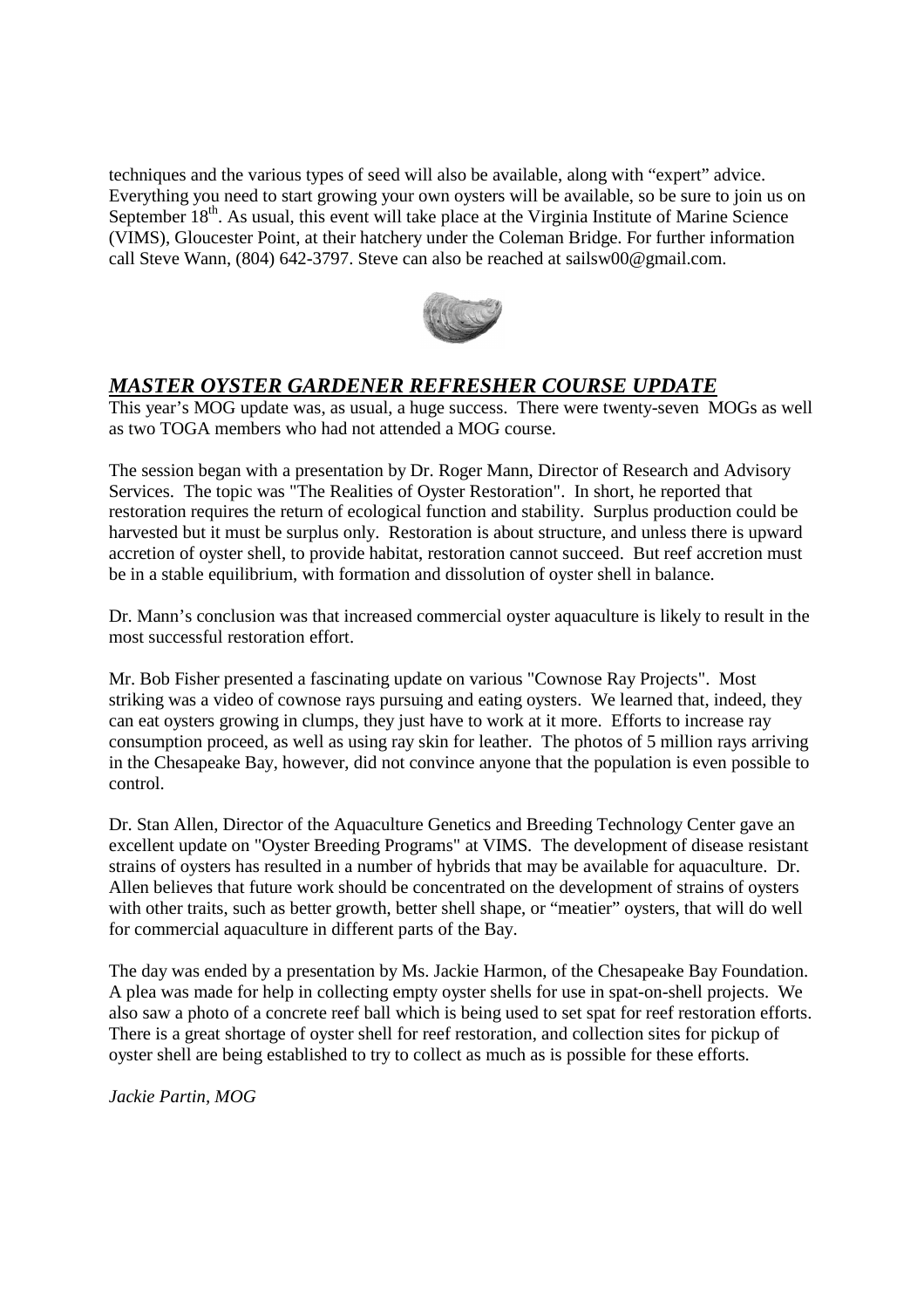

## *OYSTER FAIR AND ANTIQUE BOAT SHOW*

On September 11<sup>th</sup> TOGA is pairing up with the Reedville Fisherman's Museum on a dual event, the Oyster Fair & Antique Boat Show.

The Oyster Fair will start at 9AM at the Bethany Methodist Church meeting hall with speakers to lecture on various oyster topics in and around the Chesapeake Bay. Lectures will include topics for the new oyster gardeners to the advanced oyster gardeners.

Vendors for oyster wares as in oyster cages, oyster floats, oyster seed and other miscellaneous supplies are welcome. Please contact Brian Wood awood45858@aol.com for details.

For advanced oyster seed sales from Middle Peninsula Aquaculture send in the attached form below by September 1<sup>st</sup>. Oysters will be available for pick up on the day of the fair. Please refer any questions on what seed to choose to any of the Master Oyster Gardeners listed on TOGA's website: www.oystergardener.org.

Also part of the boat show will include vendors of nautical items, nautical flee market and food vendors. For more details on the Antique Boat Show visit http://www.rfmuseum.org/index.html This should prove to be a wonderful all day affair for all.

## **- - - - - - - - - - - - - - - - - - - - - - - - - - - - - - - - - - - - - - - - - - - - - - - - - - - - - - - OYSTER SEED (SPAT) ORDER FORM \*\*This order form is for Spat pick up at the Reedville event only\*\***

| Name:                                                                       |  |
|-----------------------------------------------------------------------------|--|
| Address:                                                                    |  |
| Phone:                                                                      |  |
| Bag(s) Low salinity Diploid $\omega$ \$25.00 ea (will spawn when mature)    |  |
| $Bag(s)$ DeBy Diploid @ \$25.00 ea (will spawn when mature)                 |  |
| Bag(s) Triploid $\omega$ \$30.00 ea (sterile, will not spawn)               |  |
| (Each bag contains approximately 1,000 spat)                                |  |
| Will pick up at Reedville Fishermen's Museum                                |  |
| Order closing date: September 1, 2010                                       |  |
| Make check payable to Middle Peninsula Aquaculture (MPA) or pay at pick up. |  |
| Mail order to:                                                              |  |
| Middle Peninsula Aquaculture                                                |  |
| P.O. Box 769                                                                |  |
| North, VA 23128                                                             |  |
|                                                                             |  |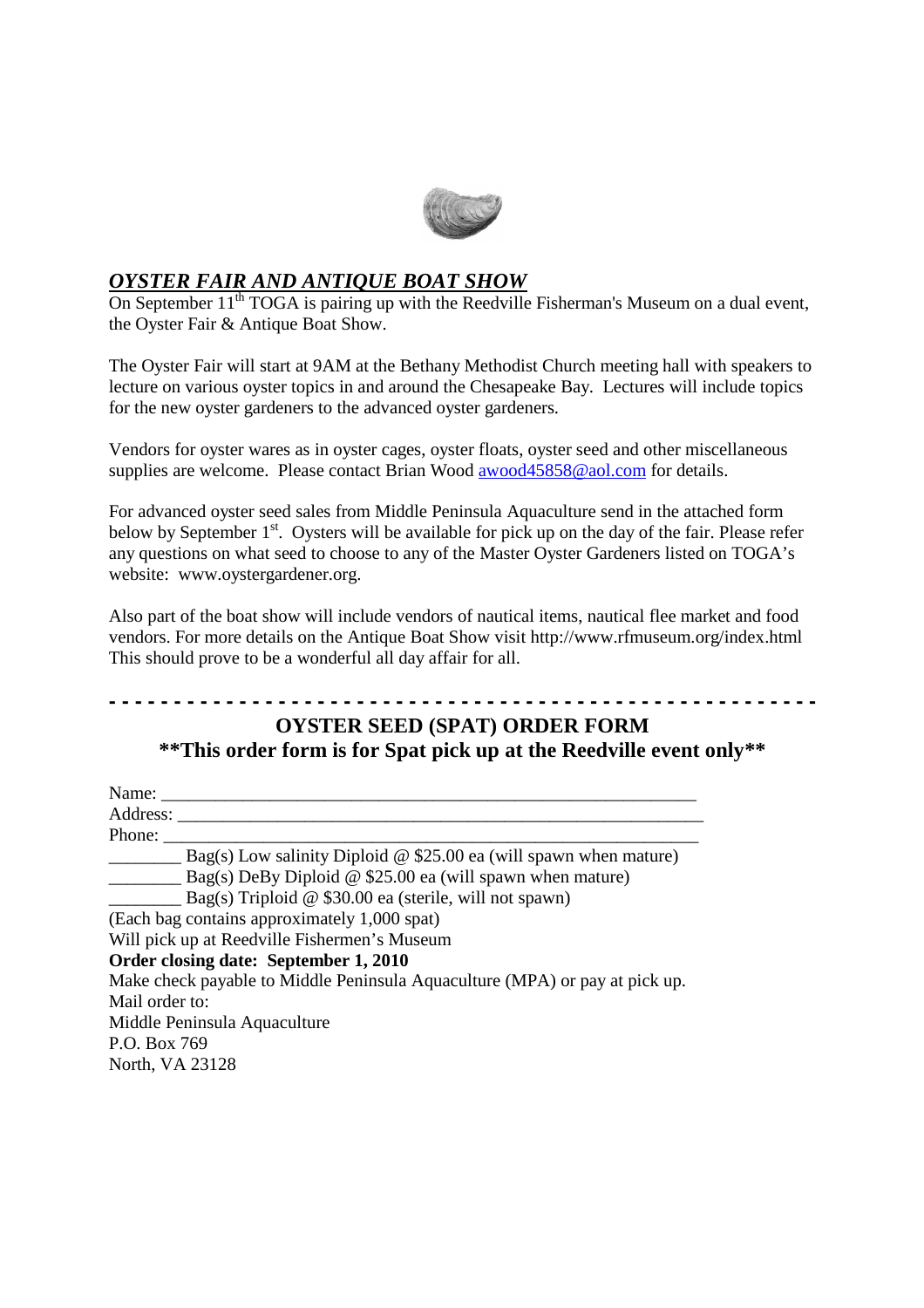

#### *\*\*\*\* HOLD THE DATE\*\*\*\**

On Saturday November 20, 2010, TOGA will sponsor the following event with Kelsick Market in Gloucester:

#### **Virginia Half-Shell Oyster Tasting Featuring Oysters from the Rappahannock to the York**

A limited number of tickets will be sold which would entitle the ticket holder to sample three or four oysters from each of five to eight local growers. In addition, you will have the opportunity to take part in a taste evaluation designed by VT and VIMS to describe differences in oyster tastes.

This has never been done here before, and we are proud to be participating.

TOGA Members are asked to volunteer to help with this event, in particular, shucking oysters, and will be able to taste for themselves. Watch for a future mailing which will give you more information about the event.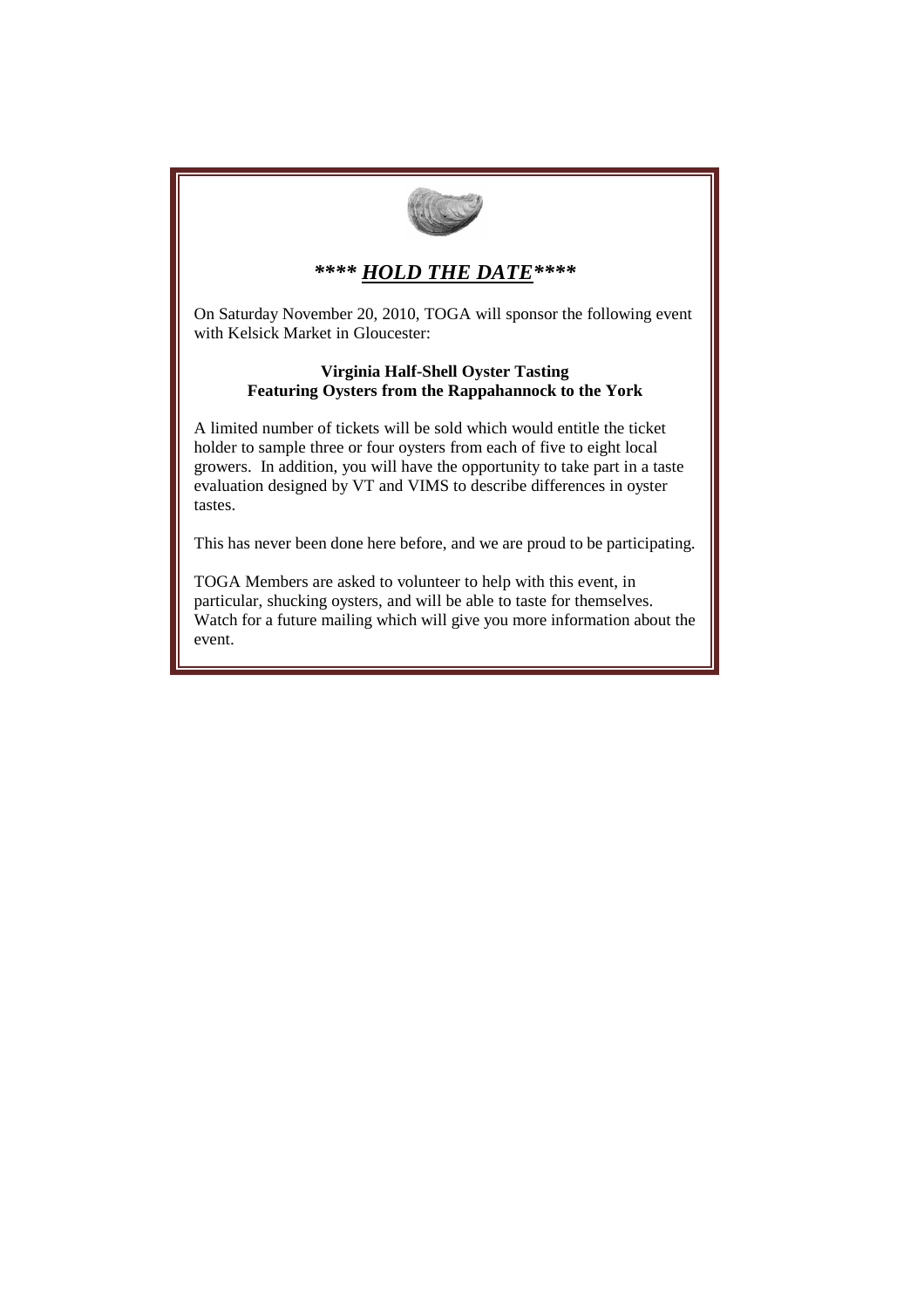

## *SANCTUARY OYSTER REEFS VS. SPAT-ON-SHELL*

For many years VIMS has employed "shellstrings" at many stations throughout the Chesapeake Bay to monitor the setting or "strike" of oysters. The "shellstrings" consist of 12 oyster shells, each about 3 inches in size, drilled through the center and strung concave side down on heavy wire. The string is deployed 0.5 meters off the bottom and retrieved and replaced with a new string weekly. The number of spat attached to the smooth underside of 10 shells is counted under a microscope and divided by 10 to get the number of spat per shell for the standardized weekly period. Some of the data are on-line at www.vims.edu/mollusc/publications/mepubamr.htm and the remainder can be accessed at the VIMS library.

For each week, data from all stations in the Great Wicomico River were added together and are presented in the following table showing the total strike for each week between mid June and late September for 35 years. Weeks of the highest strike are in bold face type. There are a lot of data! Two things are obvious: (1) there are good years and there are bad years, and (2) the time of maximum strike can't be predicted, but usually occurs in July  $\pm$  one week.

The reasons for the unpredictability of oyster strike are unclear and many theories abound. The timing of strike is probably related to temperature and the rate of temperature rise. But rather than expending resources trying to catch wild strike, gardeners are much better off relying on hatchery-raised oysters, which are more disease-resistant than wild strains. Catching wild strike will be a matter of luck. Oysters prefer a clean substrate for attachment but the abysmal water quality that now characterizes the Chesapeake Bay promotes the rapid development of "slime" (biofilms). Forming rapidly, certainly within a week, the thick slime precludes a shell that has been in the water for more than about a week from attracting strike (see my article in the January 2008 Bay Journal at www.bayjournal.com/article.cfm?article=3256).

The rapid development of slime is also one reason why the construction of "sanctuary reefs" is not the best option for trying to improve native oyster populations, in my opinion. Not only is the construction of "sanctuary reefs" extremely expensive, they have not been shown to be sustainable. The oysters planted on them grow and die, and the amount of new strike is far less than was planted in the first place, so the reef is doomed to disappear. A much better use of resources would be to establish hatcheries to provide larvae for "spat-on-shell." Watermen could bring in clean shell and get "spat-on-shell" in return to plant on their oyster grounds and to harvest. Oysters deployed in this manner would be much more widely dispersed than would be true of a few isolated "sanctuary reefs." If an oyster shell goes into the water without spat attached to it, the shell is wasted because it is very unlikely to ever attract strike. Unfortunately, isolated sanctuary reefs rather than widely distributed spat-on-shell seems to be the strategy that EPA and other federal agencies favor as we all strive desperately to "clean up the Bay."

*Dr. Lynton S. Land, PO Box 539, Ophelia VA 22530 www.VaBayBlues.org JandL@nnwifi.com*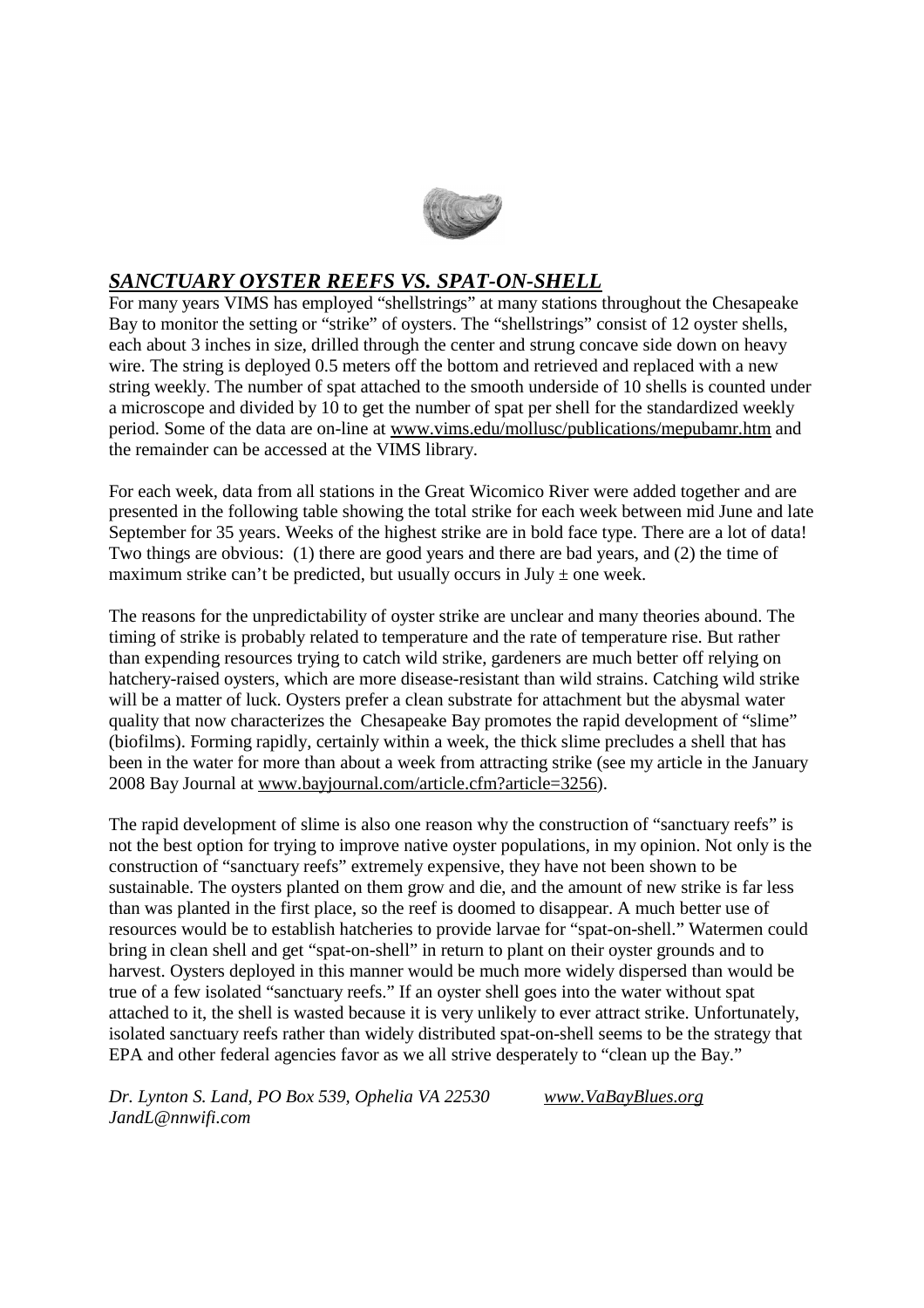## *GREAT WICOMICO SPAT SET*

|      | $17 -$<br>Jun | $24 -$<br>Jun            | $1-Jul$        | 8-Jul          | $15 -$<br>Jul           | $22 -$<br>Jul  | $29 -$<br>Jul | $5-$<br>Aug    | $12 -$<br>Aug           | $19-$<br>Aug            | $26 -$<br>Aug           | $2 -$<br>Sep   | $9-$<br>Sep             | $16-$<br>Sep   | $23 -$<br>Sep    |
|------|---------------|--------------------------|----------------|----------------|-------------------------|----------------|---------------|----------------|-------------------------|-------------------------|-------------------------|----------------|-------------------------|----------------|------------------|
| 2008 | 222           | 402                      | 230            | 18             |                         |                |               | 6              |                         |                         |                         |                |                         |                | $\mathbf{1}$     |
| 2007 |               | 8                        | 287            | 165            |                         |                | $\mathbf 1$   | 80             | 39                      | 17                      | 3                       | $\mathbf{1}$   |                         |                |                  |
| 2006 |               | 130                      | 85             | 79             | 25                      | 107            | $\mathbf{1}$  | 3              | 53                      |                         |                         | $\mathbf{1}$   |                         |                |                  |
| 2005 |               | $\overline{\mathcal{L}}$ | $\overline{4}$ |                |                         |                |               |                |                         |                         |                         |                |                         |                |                  |
| 2004 |               |                          |                |                |                         |                |               | $\mathbf{1}$   |                         |                         |                         |                |                         |                | $\mathbf 1$      |
| 2003 |               |                          |                |                |                         |                |               |                |                         | 17                      | $\overline{2}$          |                |                         |                |                  |
| 2002 | 12            | 104                      | 22             | 143            | 63                      | 21             | 11            | 3              | 13                      | 6                       | $\overline{\mathbf{4}}$ | $\overline{2}$ | $\mathsf{3}$            | $\mathbf 1$    |                  |
| 2001 |               |                          |                |                |                         |                |               |                | $\mathbf{1}$            | $\mathbf{1}$            | $\overline{2}$          | $\mathbf{1}$   | $\mathbf 1$             |                |                  |
| 2000 |               |                          |                |                |                         |                |               |                | $\mathbf 1$             | 4                       |                         | 8              | $\mathbf{1}$            |                |                  |
| 1999 |               |                          |                |                |                         |                |               |                |                         |                         | 6                       |                | $\overline{4}$          | $\overline{2}$ | $\overline{2}$   |
| 1998 |               |                          |                |                |                         |                |               |                |                         | $\mathbf{1}$            |                         | $\mathbf{1}$   |                         |                |                  |
| 1997 |               |                          |                |                |                         |                |               |                |                         |                         |                         |                |                         |                |                  |
| 1996 |               |                          |                |                |                         |                | $\mathbf{1}$  | 5              | 7                       | $\overline{2}$          |                         |                |                         |                |                  |
| 1995 |               |                          |                |                |                         |                | $\mathbf{1}$  | $\overline{1}$ | $\mathbf{1}$            | $\overline{1}$          |                         |                |                         |                |                  |
| 1994 |               |                          |                |                |                         |                |               |                |                         |                         |                         |                |                         |                |                  |
| 1993 |               |                          |                | $\mathbf{1}$   | $\mathbf{1}$            |                | $\mathbf 1$   | $\mathbf{1}$   | $\mathbf{1}$            | $\mathbf{1}$            |                         |                |                         |                |                  |
| 1992 |               |                          | $\overline{c}$ | 4              | $\overline{\mathbf{4}}$ | $\mathbf{1}$   |               |                |                         |                         |                         |                |                         |                |                  |
| 1991 |               | $\overline{\mathcal{L}}$ | 5              | $\overline{7}$ | $\overline{4}$          | 2              | 10            | 9              | $\overline{2}$          | 3                       | 3                       |                |                         |                |                  |
| 1990 |               |                          | $\mathbf{1}$   | 32             | 109                     | 59             | 46            | 34             | $\overline{7}$          | $\mathbf{1}$            | $\mathbf 1$             | $\mathbf{1}$   | $\mathbf 1$             | $\mathbf{1}$   | $\mathbf{1}$     |
| 1989 | 3             | 24                       | 7              | 6              |                         | $\overline{2}$ | 16            | 9              | 5                       | 3                       | $\overline{2}$          | 3              | $\mathbf 1$             |                |                  |
| 1988 |               | $\pmb{0}$                | $\mathbf{1}$   | 9              | 34                      | 28             | $\pmb{0}$     | $\mathbf{1}$   | 3                       | $\overline{\mathbf{4}}$ | $\overline{\mathbf{4}}$ | $\overline{3}$ | $\mathbf{1}$            |                |                  |
| 1987 |               | $\pmb{0}$                | 11             | 21             | 91                      | 75             | 11            | 0              | $\overline{\mathbf{4}}$ | 3                       | $\overline{c}$          |                |                         |                |                  |
| 1986 |               |                          | 8              | 73             | 26                      | 15             | 37            | 25             | 12                      | 9                       | 3                       |                |                         |                |                  |
| 1985 |               |                          |                | $\mathbf{1}$   | $\overline{2}$          | 11             | 74            | 4              |                         |                         | $\mathbf 1$             |                |                         |                |                  |
| 1984 |               |                          |                |                | $\mathbf{1}$            | 3              | 3             | $\mathbf{1}$   | $\mathbf{1}$            | $\mathbf{1}$            | $\mathbf 1$             | $\mathbf{1}$   |                         | 1              |                  |
| 1983 |               |                          |                |                |                         |                |               |                |                         | $\overline{2}$          | $\mathbf{1}$            | 30             | 23                      | 33             | $\mathbf{1}$     |
| 1982 |               |                          | 101            | 101            | 31                      | 91             | 110           | 190            | 24                      | 27                      | 18                      | 28             | 6                       | $\overline{2}$ | $\boldsymbol{6}$ |
| 1981 |               |                          |                | $\mathbf{1}$   | 5                       | 78             | 101           | 31             | 13                      |                         | $\mathbf 1$             | $\mathbf{1}$   | $\overline{\mathbf{4}}$ | 4              | $\overline{2}$   |
| 1980 |               |                          |                | 17             | 34                      | 48             | 18            | $\mathsf 9$    | $\overline{2}$          | $\overline{7}$          | 9                       | $\overline{4}$ | $\overline{2}$          | $\mathbf{1}$   |                  |
| 1979 |               |                          |                | $\overline{2}$ | 9                       | 29             | $\mathbf{1}$  |                |                         |                         |                         | $\mathbf{1}$   |                         |                |                  |
| 1978 |               |                          |                |                |                         |                |               | $\mathbf{1}$   |                         | $\mathbf{1}$            | $\overline{2}$          | $\overline{2}$ |                         | $\mathbf{1}$   | $\mathbf{1}$     |
| 1977 |               |                          |                |                |                         |                |               | $\mathbf{1}$   | $\mathbf{1}$            |                         | $\overline{2}$          | $\overline{2}$ | 4                       | $\mathbf{1}$   |                  |
| 1976 |               |                          |                |                |                         |                | 1             |                |                         | $\mathbf{1}$            |                         |                |                         |                |                  |
| 1975 |               |                          |                |                | $\frac{1}{2}$           | $\mathbf{1}$   | $\mathbf 1$   |                |                         |                         |                         |                | $\mathbf 1$             | $\mathbf{1}$   |                  |
| 1974 |               |                          |                |                |                         |                | 14            | 12             |                         | 5                       | $\mathbf 1$             |                | $\overline{2}$          |                | $\mathbf{1}$     |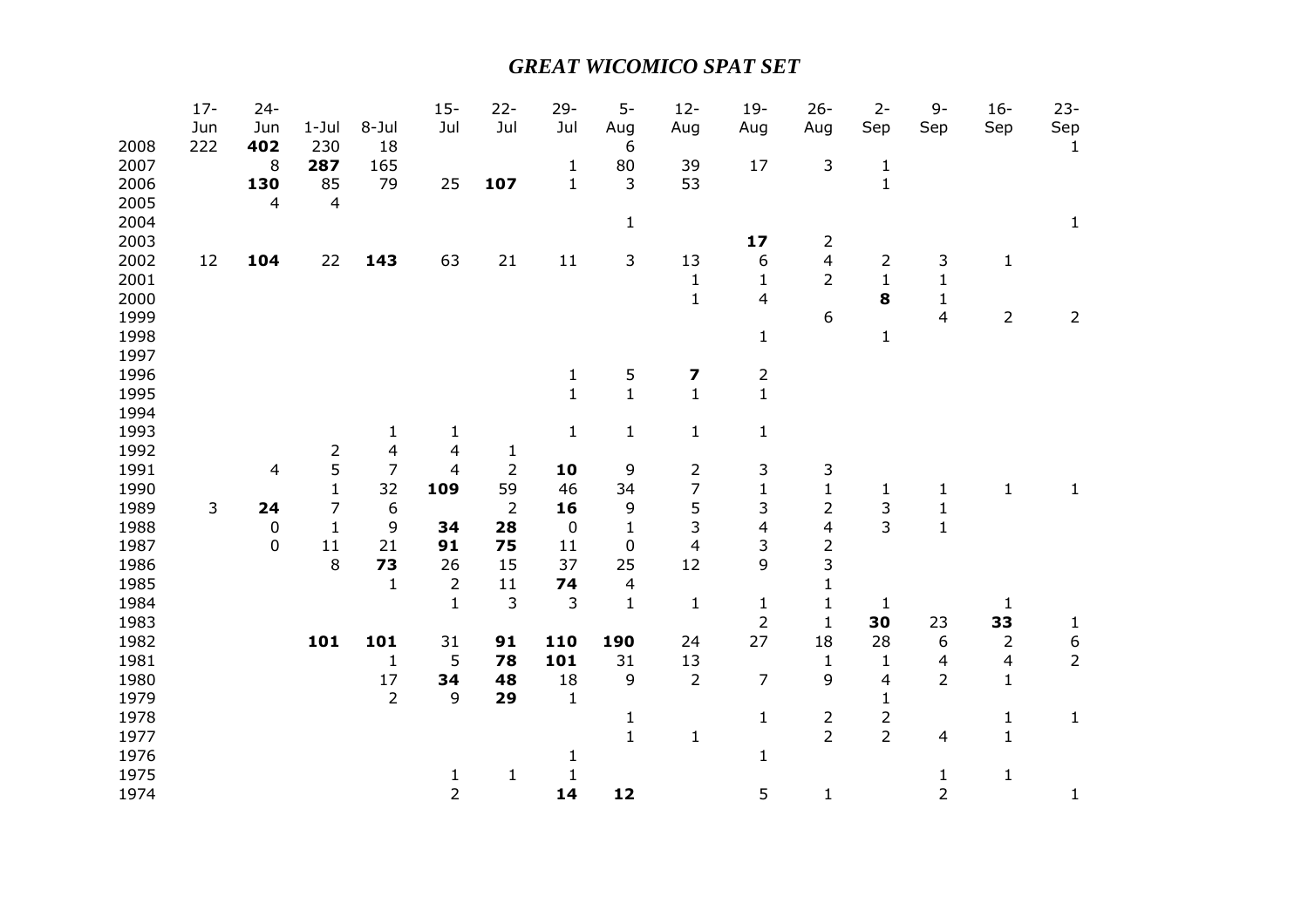

## *OUTREACH SCHEDULE (as of July 21)*

Check out the TOGA Outreach Schedule for the remainder of 2010. Periodic updates and the latest information are reflected on the TOGA website: www.oystergardener.org. Volunteers to help are always welcome. Please contact Dave Turney at dn.turney@yahoo.com or Vic Spain at vicspain@rocketmail.com.

| <b>Event</b>                                      | <u>Date</u> | <b>Location</b>                                      | <b>TOGA</b> Coordinator                     |
|---------------------------------------------------|-------------|------------------------------------------------------|---------------------------------------------|
| Rotary Club                                       | Aug 4       | Irvington Wminstr. Canterbury                        | Vic Spain                                   |
| Mathews Market<br>Days                            | Sep 10-11   | <b>Mathews Courthouse</b>                            | Rolf Zierow,<br>Dave Turney                 |
| Hampton Bay Days                                  | Sep 10-12   | Downtown Hampton                                     | Julian Cox,<br><b>Brian Lockwood</b>        |
| <b>Oyster Gadening</b><br>Workshop                | Sep 11      | Reedville                                            | Brian Wood,<br>Lynton Land                  |
| Canon Environ. Fair                               | Sep 15      | Newport News                                         | Ben Smith                                   |
| <b>TOGA Float</b><br>Workshop                     | Sep 18      | Gloucester, VIMS                                     | Steve Wann,<br><b>Bob Buckner</b>           |
| N. Neck Land<br>Conservancy<br>Boots, Bids, & BBQ | Sep 19      | Roanoke Farm<br>Heathsville                          | Nick Ferriter,<br>(Jay & Earline<br>Walker) |
| <b>Mathews Maritime</b><br>Heritage Day           | Sep 25      | Horn Harbor Marina                                   | <b>Rolf Zierow</b>                          |
| Nat'l Estuaries Day                               | Sep 25      | <b>York River State Park</b><br>Williamsburg         | TBD                                         |
| West Pt Crab<br>Carnival                          | Oct 2       | <b>West Point</b>                                    | Bob Buckner.<br>Brian Wood                  |
| <b>Fun Fest</b>                                   | Oct (TBD)   | <b>White Stone</b><br><b>United Methodist Church</b> | Nick Ferriter                               |
| Urbanna Oyster<br>Festival                        | Nov $4-6$   | Urbanna                                              | Jim & Sarah Renner                          |
| Garden Club of VA<br><b>Conservation Cmte</b>     | Nov $5$     | William & Mary                                       | Curt Bluefield                              |
| Chesapeake Bay<br>Days                            | Nov (TBD)   | Mathews 6th Grade                                    | <b>Rolf Zierow</b>                          |
| <b>Oyster Tasting</b>                             | Nov $20$    | Gloucester                                           | Jackie Partin                               |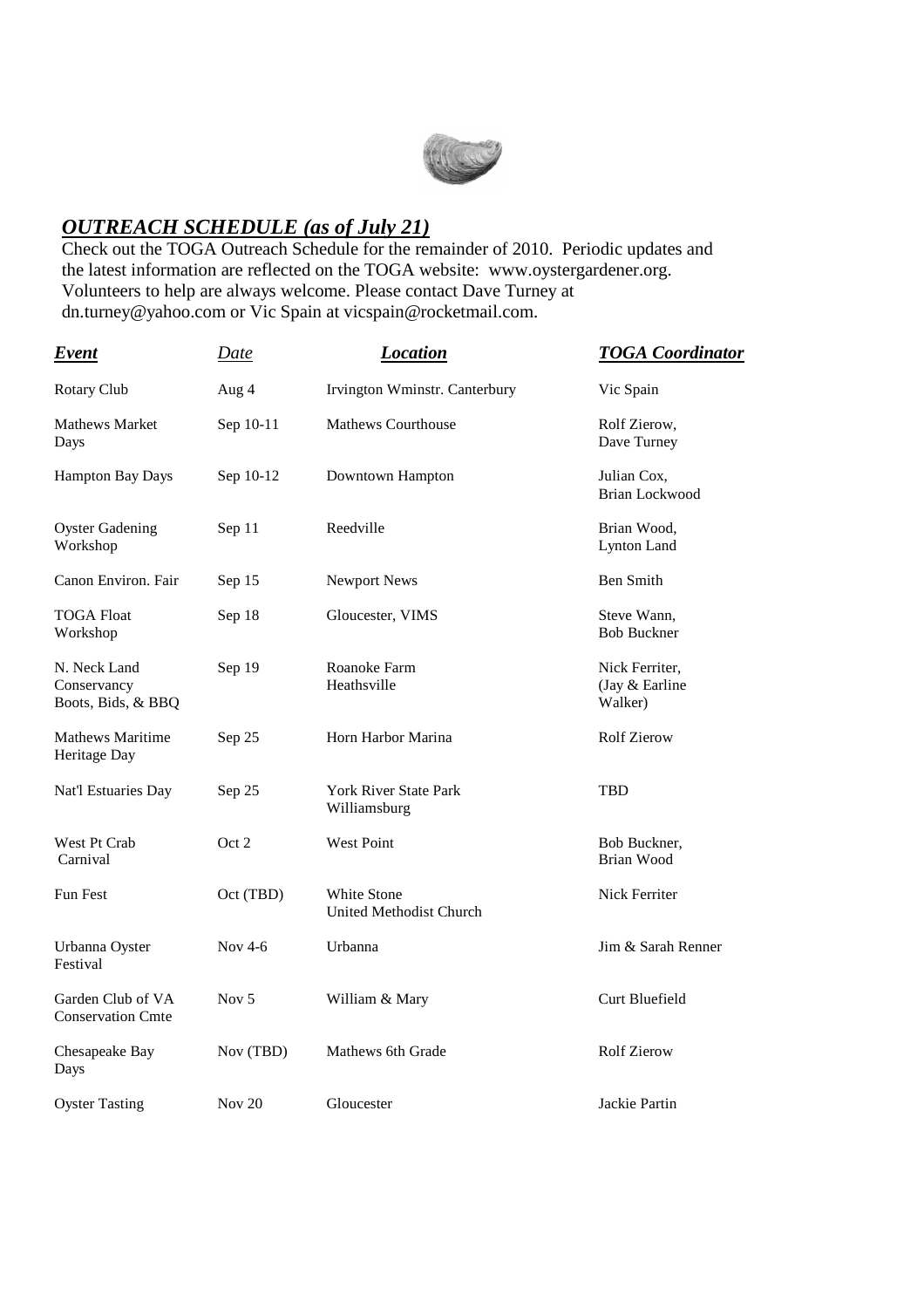

## *NEW IN THE TOGA NEWSLETTER! CHECK OUT OYSTER RECIPES FROM TOGA MEMBERS.*

#### *Chinese Oyster Stew*

This is a light, low calorie, delicious and easy to make (other than shucking a pint of oysters) Oyster Stew.

1 pint fresh shucked oysters w liquor 1" thinly sliced ginger root 2 teaspoons soy sauce 2 quarts of Swanson's Chicken Broth 1 bunch of scallions ¼ teaspoon white pepper

 Start with combining Oysters and liquor with sliced ginger and soy sauce with low heat until oysters plump up. Add chicken broth, scallions cut in half (trim roots), and pepper. Simmer until scallions become soft.

That's it! Enjoy! -- Brian Wood MOG

#### *Mike's Super Oyster Stew*

#### Ingredients

| marculento                                                               |                                        |  |  |  |  |  |  |  |
|--------------------------------------------------------------------------|----------------------------------------|--|--|--|--|--|--|--|
| 1 quart oysters with liquor (smaller oysters - "standards" - are better) |                                        |  |  |  |  |  |  |  |
| 2 medium potatoes, diced                                                 | 1 teaspoon salt                        |  |  |  |  |  |  |  |
| 1/4 pound butter                                                         | $\frac{1}{2}$ teaspoon white pepper    |  |  |  |  |  |  |  |
| $\sim\frac{1}{2}$ cup chopped onion                                      | 1 tablespoon worchestershire sauce     |  |  |  |  |  |  |  |
| $\sim\frac{1}{2}$ cup thinly sliced celery                               | $1/8$ teaspoon thyme                   |  |  |  |  |  |  |  |
| $\sim\frac{1}{2}$ cup diced green peppers                                | 1/4 teaspoon sweet basil               |  |  |  |  |  |  |  |
| $\sim$ 1/2 cup thinly sliced carrots                                     | 1/4 teaspoon dried chives              |  |  |  |  |  |  |  |
| $\sim\frac{1}{2}$ cup cooked yellow corn                                 | $\sim$ 1/2 cup sliced mushrooms        |  |  |  |  |  |  |  |
| 1 quart half-and-half                                                    | 8 strips crisp cooked bacon (optional) |  |  |  |  |  |  |  |
| 1 can (12 ounces) evaporated milk                                        | red pepper (optional)                  |  |  |  |  |  |  |  |

#### **Instructions**

1. Drop oysters and liquor into 2 cups salted, boiling water, in 2-quart pot. Leave no more than 5 minutes; edges of oysters should be "curled".

- 2. Remove oysters and cook potatoes in same liquid until cooked (firm, but not "crunchy" or "mushy").
- 3. Saute onion, celery, green pepper, carrots and corn in butter in large pot (one that stew will be cooked in). 4. While cooking vegetables, begin adding salt, pepper, worchestershire sauce, thyme, basil and chives. [Herbs
- and spices can be adjusted to individual tastes; rosemary adds a different dimension to the flavor.] 5. Once vegetables are cooked (firm, but not "crunchy" or "mushy", onions should be "cleared"), reduce heat, add oysters (and any juice in their bowl), potatoes (and about ½ cup of the liquid they were cooked in), halfand-half, evaporated milk, and mushrooms. Heat slowly, to below boiling. DO NOT BOIL! If you see the first bubble indicating boiling, most likely the stock will curdle, separate and become "grainy". Throw it out and start over! Let stand to blend flavors. [I often make this the day before I intend to serve it, to let the flavors mature.]

6. Garnish with crumbled bacon before serving or serve bacon with stew for individual garnishing.

7. Red pepper can be used for a more spicy stew. Try without red pepper before deciding whether or not to use.

8. To re-heat stew, use low to medium-low heat. DO NOT BOIL, stir often!

9. Makes about 10 hearty servings.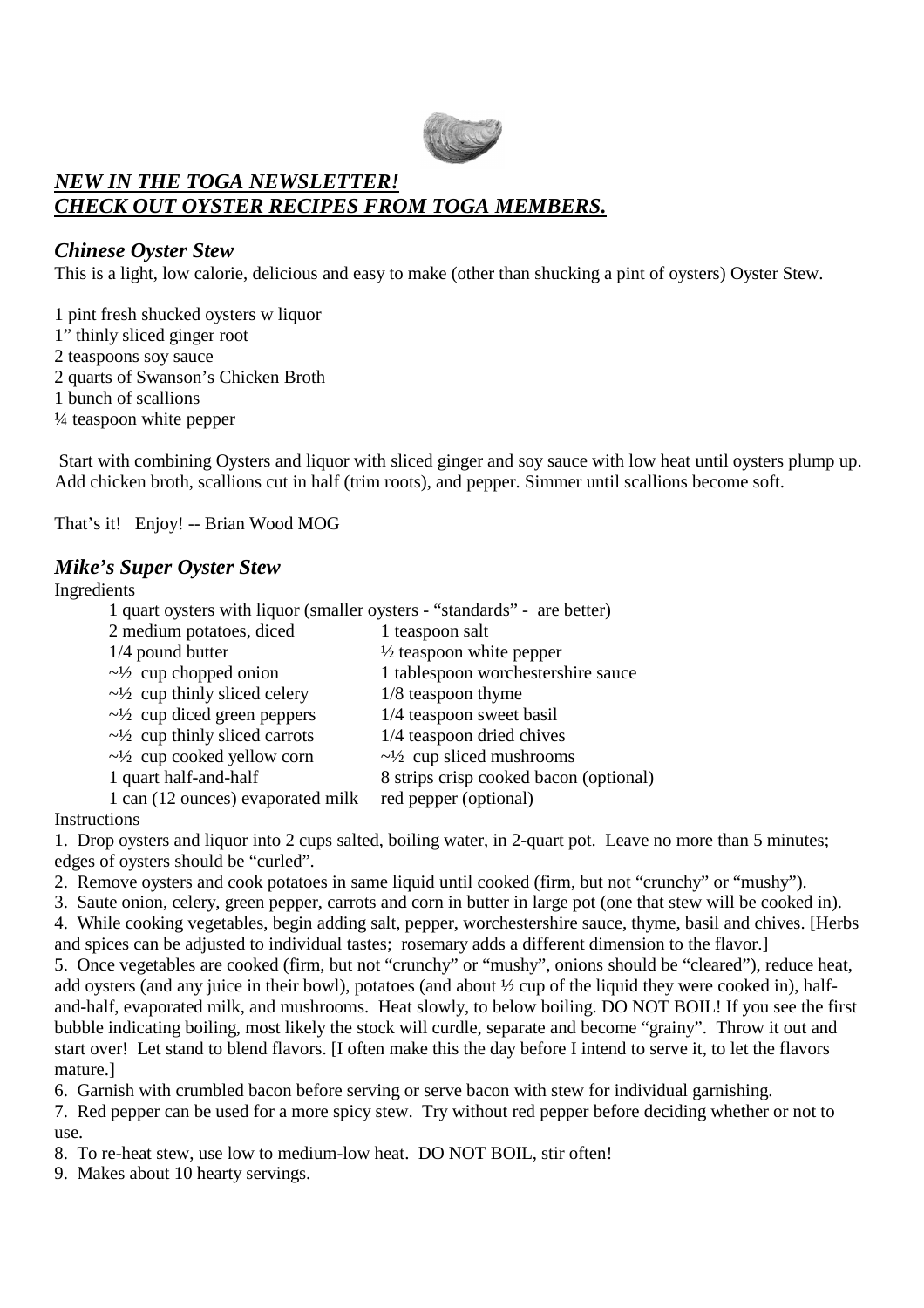#### **OYSTER FLOAT WORKSHOP REGISTRATION To be held at: The hatchery at VIMS at Gloucester Point 10AM to 1PM Saturday, September 18, 2010 Registration Form MUST BE RECEIVED BY SEPTEMBER 11, 2010!**  *NO EXCEPTIONS!*

I plan to build (number) Taylor ("traditional") floats at \$75 per float.

I plan to build \_\_\_\_\_ (number) "flip floats" at \$40 per float.

\_\_\_\_ (check) I plan to build a simple "flip float lifter" at \$45 (limited to 1 per family).

NOTE: You must be a member of TOGA to build a float. Membership application form is included on this page. Payment for floats (and membership, if necessary) must accompany this form.

Name: \_\_\_\_\_\_\_\_\_\_\_\_\_\_\_\_\_\_\_\_\_\_\_\_\_\_\_\_ Address:

Tel.: E-mail address:

Please make checks payable to TOGA and mail to: 8218 Hell Neck Road, Gloucester, VA 23061 For more info, contact Steve Wann at (804) 642-3797 or at sailsw00@gmail.com If you need info on the various types of floats, please see our website www.oystergardener.org and click on "Devices & Designs". Also under Devices and Designs, click on Download Mobile Oyster Hoisters. \*\*\*\*\*\*\*\*\*\*\*\*\*\*\*\*\*\*\*\*\*\*\*\*\*\*\*\*\*\*\*\*\*\*\*\*\*\*\*\*\*\*\*\*\*\*\*\*\*\*\*\*\*\*\*\*\*\*\*\*\*\*\*\*\*\*\*\*\*\*\*\*\*\*\*\*\*\*

#### **TOGA Membership Renewal or New Membership Application**

|                             | Send membership check for \$10.00 to TOGA, 8218 Hell Neck Road, Gloucester, VA 23061                                                                                                                                                                                                                                                              |                                                                                                                                       |  |
|-----------------------------|---------------------------------------------------------------------------------------------------------------------------------------------------------------------------------------------------------------------------------------------------------------------------------------------------------------------------------------------------|---------------------------------------------------------------------------------------------------------------------------------------|--|
|                             |                                                                                                                                                                                                                                                                                                                                                   |                                                                                                                                       |  |
|                             |                                                                                                                                                                                                                                                                                                                                                   | YOU MUST BE A MEMBER OF TOGA TO BUY OYSTER SEED!                                                                                      |  |
|                             | Oyster seed orders should be made by September 11, 2010.                                                                                                                                                                                                                                                                                          | Oyster seed may be purchased from Middle Peninsula Aquaculture and picked up at the workshop.<br><b>OYSTER SEED (SPAT) ORDER FORM</b> |  |
|                             |                                                                                                                                                                                                                                                                                                                                                   | **This order form is for Spat pick up at Oyster Float Workshop only**                                                                 |  |
| Name:<br>Address:<br>Phone: | the control of the control of the control of the control of the control of the control of the control of the control of the control of the control of the control of the control of the control of the control of the control<br>and the control of the control of the control of the control of the control of the control of the control of the |                                                                                                                                       |  |
|                             |                                                                                                                                                                                                                                                                                                                                                   |                                                                                                                                       |  |
|                             | $\frac{1}{2}$ Bag(s) Low salinity Diploid @ \$25.00 ea (will spawn when mature)<br>Bag(s) DeBy Diploid @ \$25.00 ea (will spawn when mature)<br>Bag(s) Triploid @ \$30.00 ea (sterile, will not spawn)<br>(Each bag contains approximately 1,000 spat)                                                                                            |                                                                                                                                       |  |
|                             | Make check payable to Middle Peninsula Aquaculture (MPA) or pay at pick up.<br>Mail spat order to: Middle Peninsula Aquaculture, P.O. Box 769, North, VA 23128                                                                                                                                                                                    |                                                                                                                                       |  |
|                             | Additional venders may be present, but we cannot guarantee adequate stocks of specific types of seed!                                                                                                                                                                                                                                             |                                                                                                                                       |  |

\*\*\*\*\*\*\*\*\*\*\*\*\*\*\*\*\*\*\*\*\*\*\*\*\*\*\*\*\*\*\*\*\*\*\*\*\*\*\*\*\*\*\*\*\*\*\*\*\*\*\*\*\*\*\*\*\*\*\*\*\*\*\*\*\*\*\*\*\*\*\*\*\*\*\*\*\*\*\*\*\*\*\*\*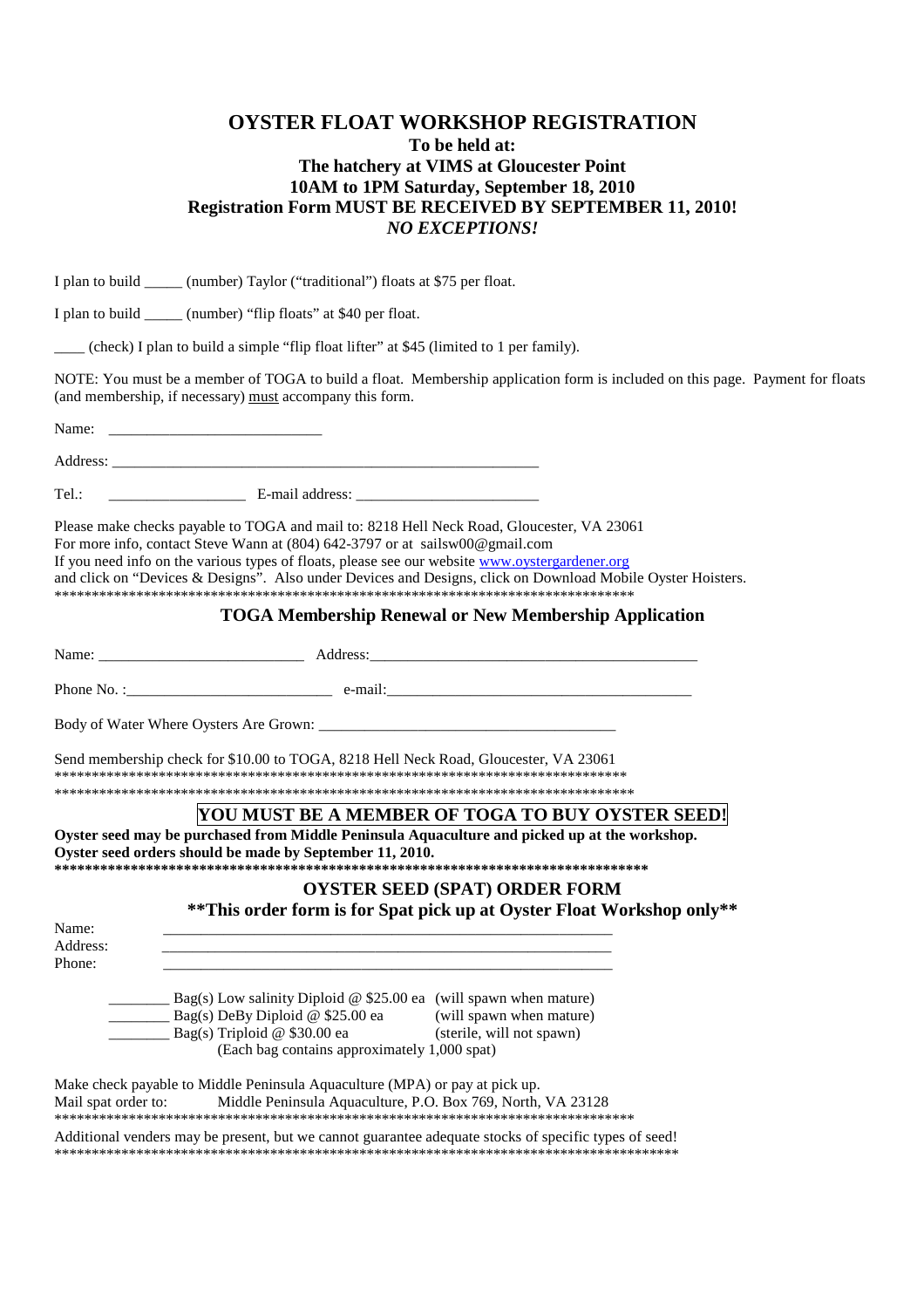

Our newsletter was paid for by funds generated from the sale of Chesapeake Bay license plates.